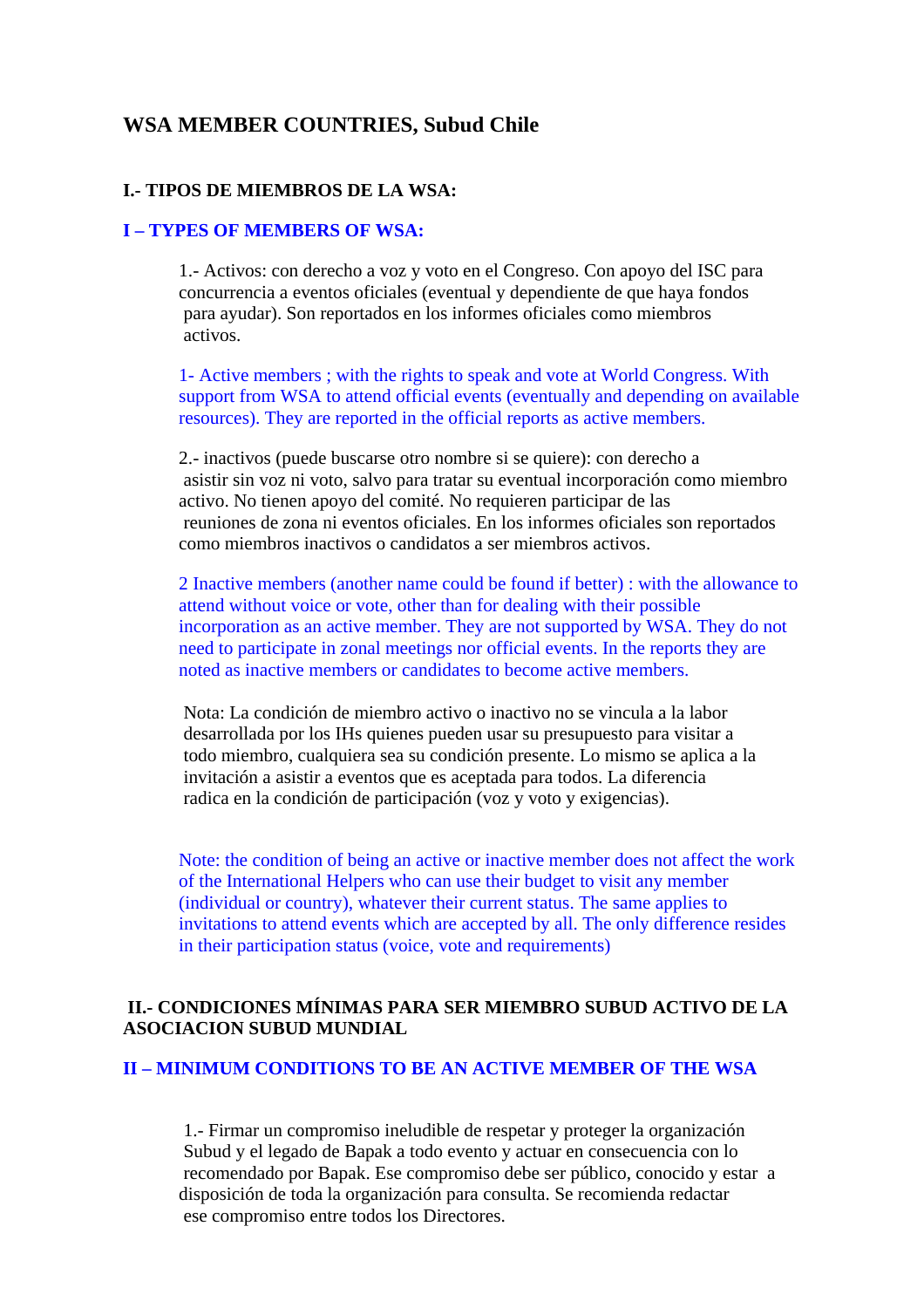1 – Sign an firm agreement to respect and protect the World Subud Asociacion and the Subud organization and the inheritance left by Bapak in all events and to act in accordance with Bapaks recommendations. This commitment should be public, known and available to the whole community to witness. It is recommended that the Directors write this commitment.

 2.- el correcto cumplimiento mencionado en el punto anterior será validado por un consejo de disciplina que será el órgano oficial cuya función es dirimir ante casos particulares y/o ante aquellas situaciones en las que un país miembro está eventualmente incumpliendo con sus deberes y/o no está pudiendo ejercer sus derechos.

 Es decir, el consejo recibirá formalmente quejas, reclamos o sugerencias de cualquier país miembro, de un zone rep cualquiera o de uno o más ayudantes internacionales, porque siente que están siendo vulnerados los derechos de dicho país o parte de sus miembros Subud y/o porque siente que no se están ejerciendo ni cumpliendo los deberes de uno o más países miembros o miembros Subud de un país.

2 – The correct carrying out of that mentioned in the previous point will be confirmed by a disciplinary council which will be the official organ whose purpose will be to deal with particular cases and or regarding certain situations whereby a country may not be complying with the obligations and or is not being able to fulfil its rights. In other words, the council will formally receive complaints, claims or suggestions from any member country, from any zone rep or from one or more international helpers, because they feel that the rights of a country or some of their members are not being fulfilled and or because they feel that one, or various countries are not carrying out their obligations or towards Subud members in the country.

 3.- el consejo de disciplina estará formado por 3,5,7 (número impar) Directores de la WSA incluido el zone rep perteneciente a la zona donde reside el país miembro que presenta su reclamo o representante de la zona en donde está el país miembro al que se le reclama su proceder.

3 – The disciplinary council Hill be formed by 3, 5, 7 (uneven numbers) directors of WSA including the zone rep of the zone that which the country who is making the claim belongs to, or the zone rep of the zone of that country that is having a claim laid against it.

 4.- para aplicar sus decisiones el consejo de disciplina establecerá una guía mínima de deberes administrativos de cada país miembro, según la cultura propia e indicaciones de apoyo por parte del zone rep (esto debido a que se deben respetar las características de multiculturalidad en Subud) que deben ser conocidos o respetados por los países miembros.

4 – To apply its decisions, the disciplinary council will establish a guide of the minimal administrative obligations of each member country, in accordance with their culture and indications supported by the zone rep (this due to the need to respect the multi cultural aspect of Subud) which need to be acknowledged and respected by all the member countries.